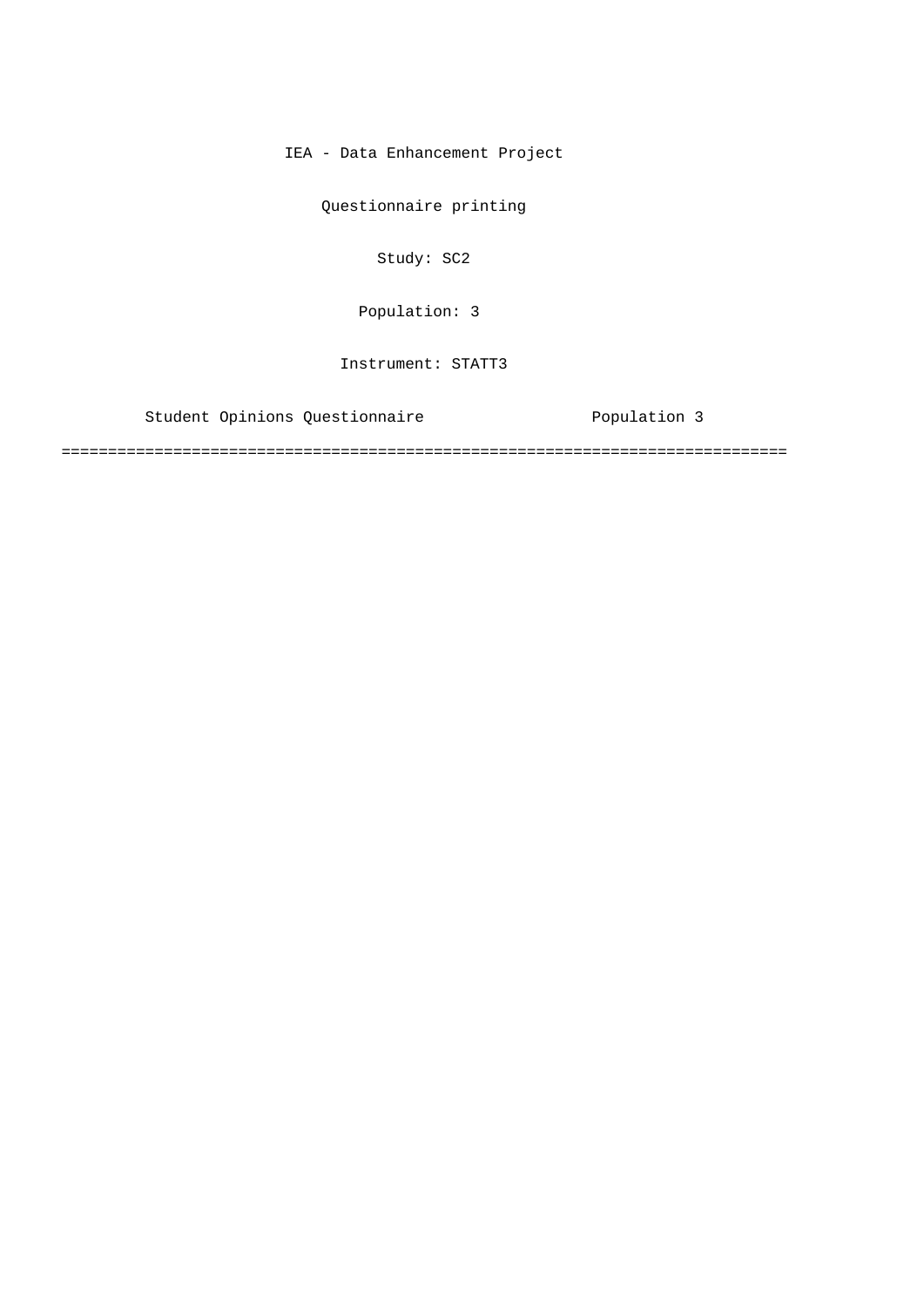## \*Directions\*

The purpose of the Opinion Questionnaire is to let students tell us what they think about science and about the schools they attend. This is \*not\* a test, and there are no right or wrong answers.

Please give your opinion for each statement by circling one of the letters:

- SA if you \*strongly agree\* with the statement
- A if you \*agree\* with the statement
- D if you \*disagree\* with the statement
- SD if you \*strongly disagree\* with the statement
- U if you are \*uncertain\* or you don't know

If you want to change your answer put a cross (X) through the old answer and a circle around the new one:

For example:

| old response | (A) |
|--------------|-----|
|              |     |
| new response | (D) |

Please do not turn the page until asked to do so.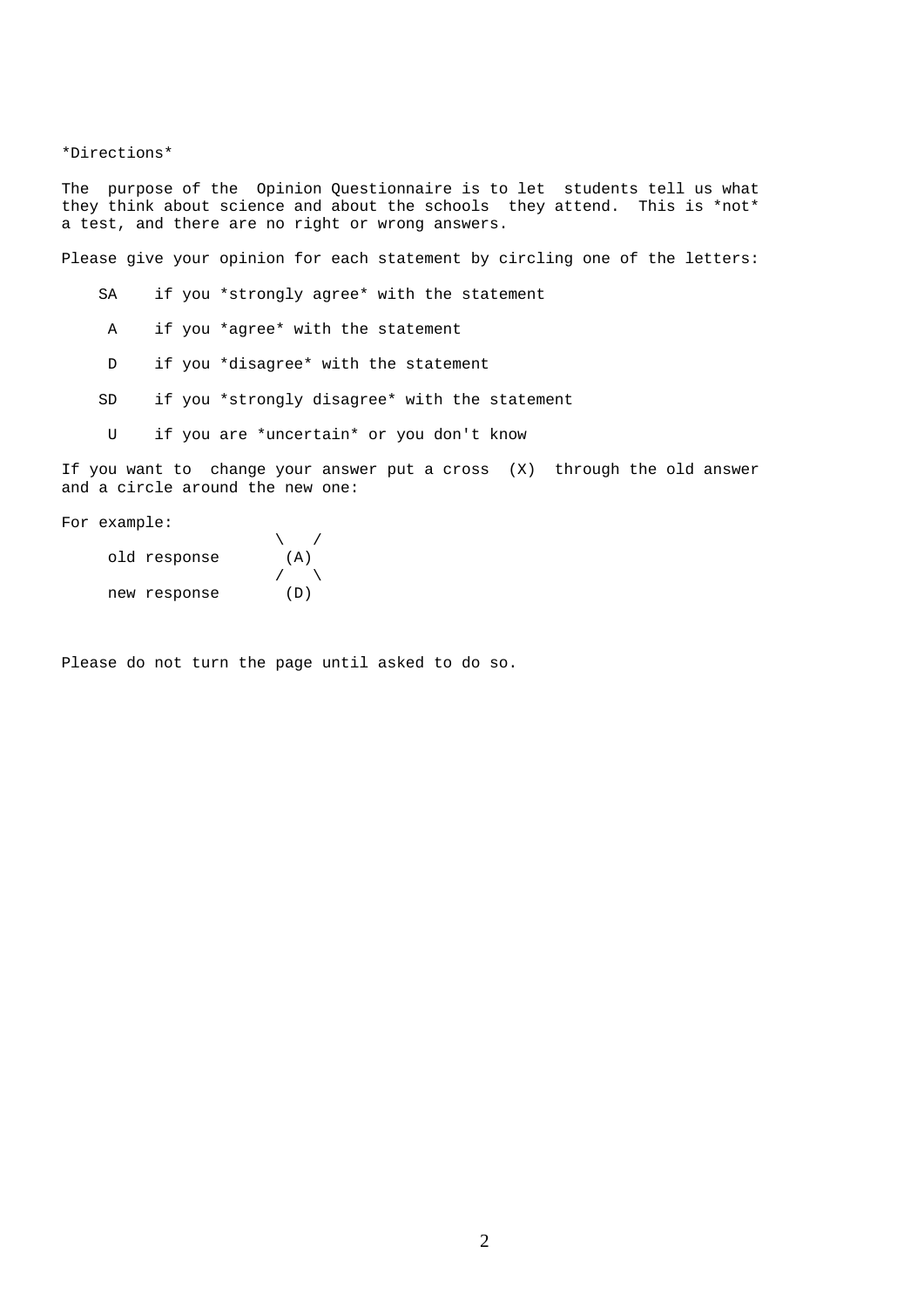|                                                                |           |                          |                                                                    |                                                                                  |                    | Strongly<br>Agree |                    |                    | Strongly  | Agree Disagree Disagree Uncertain |
|----------------------------------------------------------------|-----------|--------------------------|--------------------------------------------------------------------|----------------------------------------------------------------------------------|--------------------|-------------------|--------------------|--------------------|-----------|-----------------------------------|
| $\mathbf{1}$                                                   |           |                          | Science is useful for solving the<br>problems of everyday life.    |                                                                                  |                    | SA                | $\mathbf{A}$       | D                  | <b>SD</b> | U                                 |
| 2                                                              |           |                          | I find school challenging.                                         |                                                                                  |                    | SA                | A                  | D                  | SD.       | U                                 |
| 3                                                              |           |                          |                                                                    | Science has ruined the environment.                                              |                    | SA.               | A                  | D                  | <b>SD</b> | U                                 |
| 4                                                              |           |                          |                                                                    | Working in a science laboratory would<br>be an interesting way to earn a living. |                    | SA                | $\mathbb A$        | D                  | <b>SD</b> | U                                 |
| 5                                                              |           | country's development.   | Science is very important for a                                    |                                                                                  |                    | SA                | Α                  | D                  | SD        | U                                 |
| 6                                                              |           |                          | School is not very enjoyable.                                      |                                                                                  |                    | <b>SA</b>         | Α                  | D                  | <b>SD</b> | U                                 |
| 7                                                              | spending. |                          |                                                                    | Money spent on science is well worth                                             |                    | SA                | Α                  | D                  | SD        | U                                 |
| 8                                                              |           | a knowledge of science.  |                                                                    | In the future most jobs will require                                             |                    | SA                | Α                  | D                  | SD        | U                                 |
| 9                                                              |           |                          |                                                                    | I enjoy almost everything about school.                                          |                    | SA                | A                  | D                  | SD.       | U                                 |
| 10                                                             |           | is due to science.       |                                                                    | Much of the anxiety in modern society                                            |                    | SA                | A                  | D                  | <b>SD</b> | U                                 |
|                                                                |           |                          | 11 People who understand science are<br>better off in our society. |                                                                                  |                    | SA                | Α                  | D                  | SD        | U                                 |
|                                                                |           |                          |                                                                    | 12 Public money spent on science in the<br>last few years has been used wisely.  |                    | SA                | $\mathbf{A}$       | D                  | SD.       | U                                 |
| 13 <sup>°</sup>                                                |           | order to get a good job. |                                                                    | It is important to know science in                                               |                    | SA                | $\mathbf{A}$       | D                  | <b>SD</b> | U                                 |
| 14                                                             |           |                          |                                                                    | I am bored most of the time in school.                                           |                    | SA                | A                  | D                  | SD        | U                                 |
| Scientific inventions improve our<br>15<br>standard of living. |           |                          |                                                                    |                                                                                  |                    | SA.               | A                  | D                  | SD.       | U                                 |
|                                                                |           |                          |                                                                    |                                                                                  |                    |                   |                    |                    |           |                                   |
|                                                                | P3ATT09   | P3ATT10                  | P3ATT01 P3ATT02 P3ATT03<br>P3ATT11                                 | P3ATT04<br>P3ATT12                                                               | P3ATT05<br>P3ATT13 |                   | P3ATT06<br>P3ATT14 | P3ATT07<br>P3ATT15 | P3ATT08   |                                   |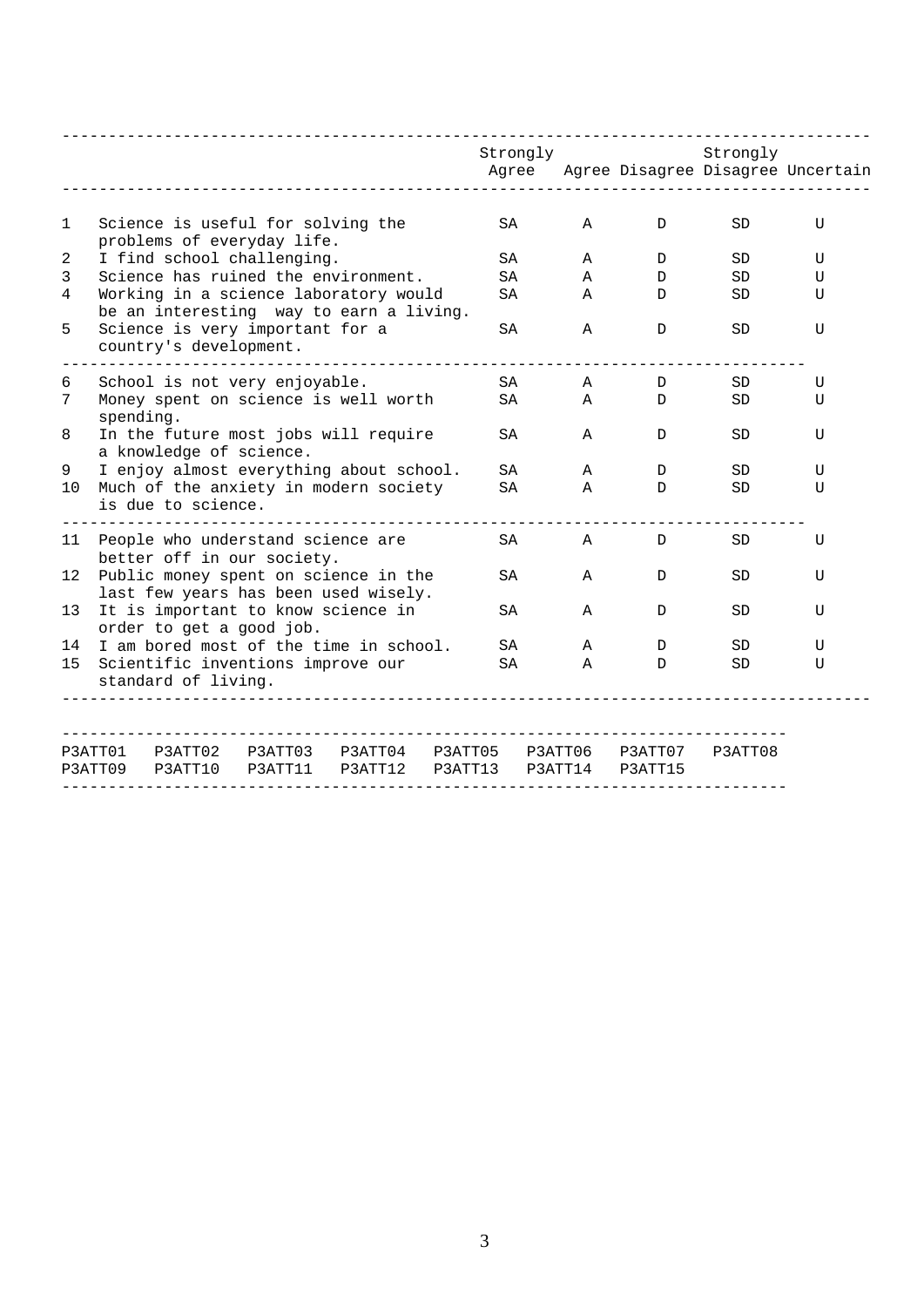|    |                                                                                            |                          |                                                                      | _____________________________                                                     |                    |    | Strongly           |                    | ----------<br>Strongly<br>_____________________________ | Agree Agree Disagree Disagree Uncertain |
|----|--------------------------------------------------------------------------------------------|--------------------------|----------------------------------------------------------------------|-----------------------------------------------------------------------------------|--------------------|----|--------------------|--------------------|---------------------------------------------------------|-----------------------------------------|
| 16 |                                                                                            |                          | The government should spend more                                     |                                                                                   |                    | SA | A                  | D                  | SD                                                      | U                                       |
| 17 | money on scientific research.<br>Scientific inventions have made the<br>world too complex. |                          |                                                                      |                                                                                   |                    |    | $\mathbb A$        | D                  | SD                                                      | U                                       |
| 18 |                                                                                            |                          | Science is a very good field for<br>creative people to enter.        |                                                                                   |                    | SA | Α                  | D                  | SD.                                                     | U                                       |
| 19 |                                                                                            | don't like.              | There are many school subjects I                                     |                                                                                   |                    | SA | A                  | D                  | SD.                                                     | U                                       |
| 20 |                                                                                            | tensions between people. |                                                                      | Scientific inventions have increased                                              |                    | SA | Α                  | D                  | SD.                                                     | U                                       |
| 21 |                                                                                            |                          |                                                                      | In my future career I would like to<br>use the science I learned at school.       |                    | SA | Α                  | D                  | SD                                                      | U                                       |
| 22 |                                                                                            |                          | a better place in the future.                                        | Science will help to make the world                                               |                    | SA | Α                  | D                  | SD                                                      | U                                       |
| 23 |                                                                                            |                          | The most enjoyable part of my life<br>is the time I spend at school. |                                                                                   |                    | SA | A                  | D                  | SD.                                                     | U                                       |
| 24 | than good.                                                                                 |                          |                                                                      | Scientific discoveries do more harm                                               |                    | SA | $\mathsf{A}$       | D                  | SD                                                      | U                                       |
| 25 | jobs.                                                                                      |                          |                                                                      | People who work with modern inventions<br>such as computers have more interesting |                    | SA | Α                  | D                  | SD.                                                     | U                                       |
| 26 |                                                                                            |                          |                                                                      | I want as much education as I can get.                                            |                    | SA | Α                  | D                  | SD                                                      | U                                       |
| 27 |                                                                                            |                          |                                                                      | Science and technology are the cause                                              |                    | SA | Α                  | D                  | SD.                                                     | U                                       |
|    |                                                                                            |                          | of many of the world's problems.                                     |                                                                                   |                    |    |                    |                    |                                                         |                                         |
| 28 |                                                                                            |                          | I generally dislike my schoolwork.                                   |                                                                                   |                    | SA | A                  | D                  | SD.                                                     | U                                       |
| 29 | I want to learn more about the world<br>SA<br>SD<br>Α<br>D<br>U<br>we live in.             |                          |                                                                      |                                                                                   |                    |    |                    |                    |                                                         |                                         |
| 30 |                                                                                            | when I leave school.     |                                                                      | I would like to become a science teacher                                          |                    | SA | Α                  | D                  | SD.                                                     | U                                       |
|    |                                                                                            |                          |                                                                      |                                                                                   |                    |    |                    |                    |                                                         |                                         |
|    | P3ATT16<br>P3ATT24                                                                         | P3ATT17<br>P3ATT25       | P3ATT18<br>P3ATT26                                                   | P3ATT19<br>P3ATT27                                                                | P3ATT20<br>P3ATT28 |    | P3ATT21<br>P3ATT29 | P3ATT22<br>P3ATT30 | P3ATT23                                                 |                                         |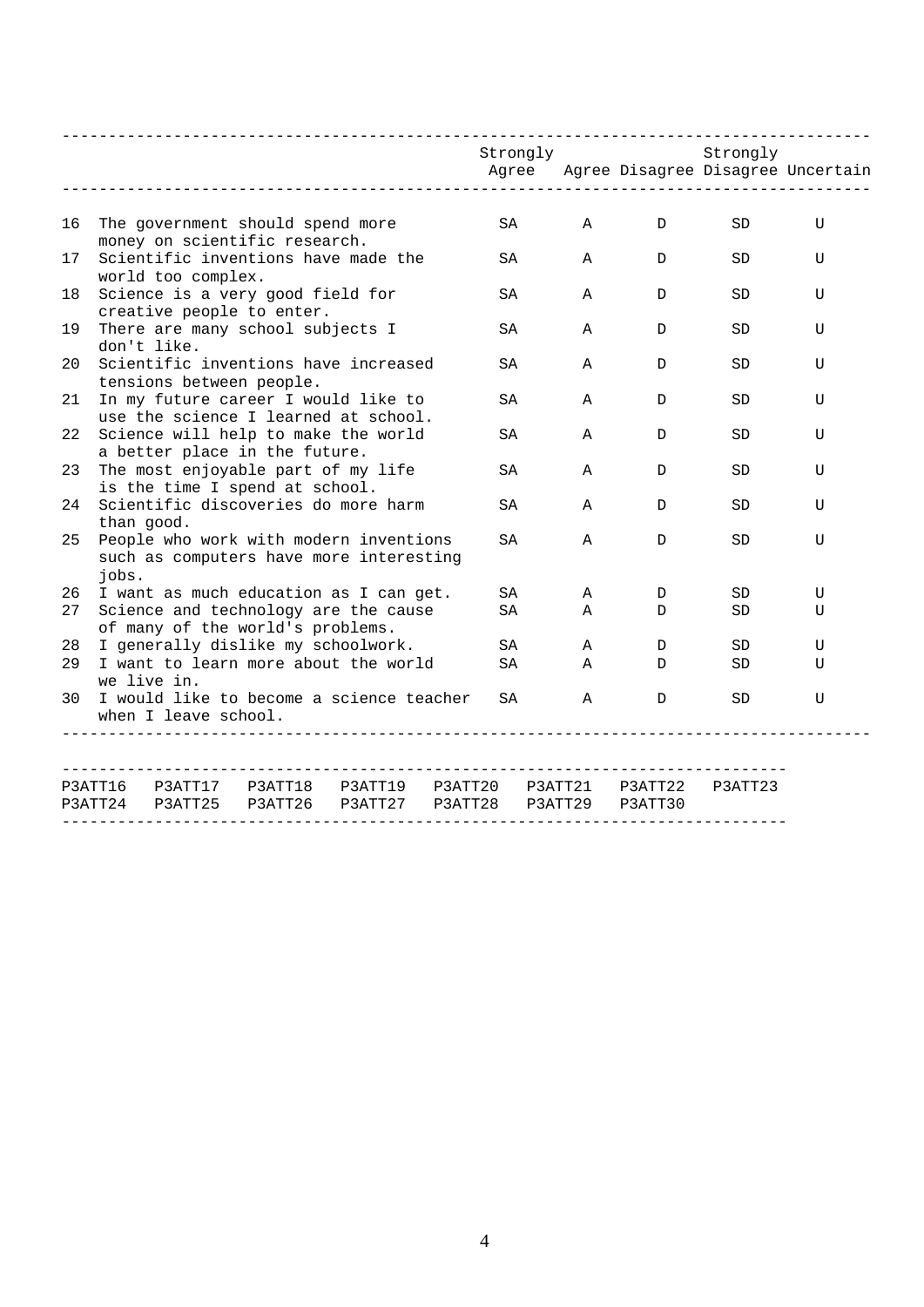|    |                                                                                |                                                                                           |                    |                    |                    | Strongly<br>Agree |                    |                    | Strongly | Agree Disagree Disagree Uncertain |
|----|--------------------------------------------------------------------------------|-------------------------------------------------------------------------------------------|--------------------|--------------------|--------------------|-------------------|--------------------|--------------------|----------|-----------------------------------|
|    |                                                                                |                                                                                           |                    |                    |                    |                   |                    |                    |          |                                   |
| 31 |                                                                                | Scientists are responsible for the way<br>in which their discoveries are applied.         |                    |                    |                    | SA                | Α                  | D                  | SD.      | U                                 |
| 32 | In the next five years, things in *this*<br>*country* will probably get worse. |                                                                                           |                    |                    | SA                 | A                 | D                  | SD.                | U        |                                   |
| 33 |                                                                                | If properly taught, almost all students<br>could learn biology.                           |                    |                    |                    | SA                | Α                  | D                  | SD.      | U                                 |
| 34 |                                                                                | If properly taught, almost all students                                                   |                    |                    |                    | SA                | Α                  | D                  | SD       | U                                 |
| 35 |                                                                                | could learn chemistry.<br>If properly taught, almost all students<br>could learn physics. |                    |                    |                    | SΑ                | $\mathbf{A}$       | D                  | SD       | U                                 |
| 36 |                                                                                | Biology is an enjoyable school subject.                                                   |                    |                    |                    | SA                | A                  | D                  | SD.      | U                                 |
| 37 |                                                                                | Chemistry is an enjoyable school subject.                                                 |                    |                    |                    | SA                | A                  | D                  | SD.      | U                                 |
| 38 |                                                                                | Physics is an enjoyable school subject.                                                   |                    |                    |                    | SΑ                | Α                  | D                  | SD       | U                                 |
| 39 |                                                                                | The biology taught at school is<br>interesting.                                           |                    |                    |                    | SA                | Α                  | D                  | SD       | U                                 |
| 40 |                                                                                | The chemistry taught at school is<br>interesting.                                         |                    |                    |                    | SA                | A                  | D                  | SD       | U                                 |
| 41 |                                                                                | The physics taught at school is                                                           |                    |                    |                    | SA                | Α                  | D                  | SD       | U                                 |
| 42 |                                                                                | interesting.<br>Biology is a difficult subject.                                           |                    |                    |                    | SA                | Α                  | D                  | SD       | U                                 |
| 43 |                                                                                | Chemistry is a difficult subject.                                                         |                    |                    |                    | SA                | Α                  | D                  | SD       | U                                 |
| 44 | Physics is a difficult subject.                                                |                                                                                           |                    |                    | SA                 | A                 | D                  | SD                 | U        |                                   |
| 45 | Biology is difficult when it involves<br>calculations.                         |                                                                                           |                    |                    |                    | SA                | Α                  | D                  | SD       | U                                 |
|    |                                                                                |                                                                                           |                    |                    |                    |                   |                    |                    |          |                                   |
|    | P3ATT31<br>P3ATT39                                                             | P3ATT32<br>P3ATT40                                                                        | P3ATT33<br>P3ATT41 | P3ATT34<br>P3ATT42 | P3ATT35<br>P3ATT43 |                   | P3ATT36<br>P3ATT44 | P3ATT37<br>P3ATT45 | P3ATT38  |                                   |